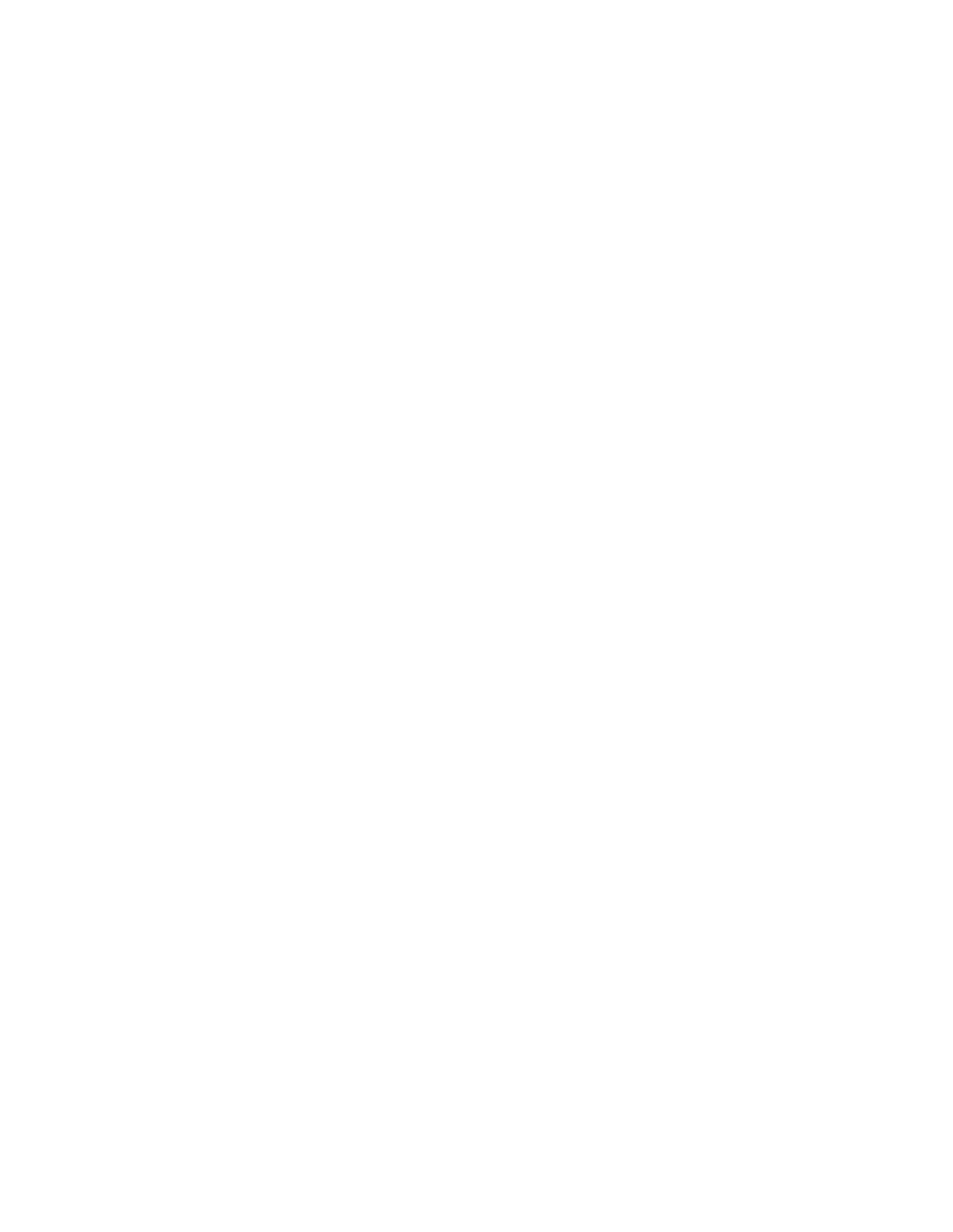# **CONTENTS**

|                   |                                 |                                                         | ~ |
|-------------------|---------------------------------|---------------------------------------------------------|---|
| 1.                | <b>Introduction and summary</b> |                                                         | 1 |
| 2.                |                                 | Removal of restriction on anonymous order book dealings | 3 |
| <b>APPENDIX A</b> |                                 | <b>Respondents to PCP 2022/1</b>                        | 4 |
| <b>APPENDIX B</b> |                                 | <b>Amendments to the Code</b>                           | 5 |

#### **Page**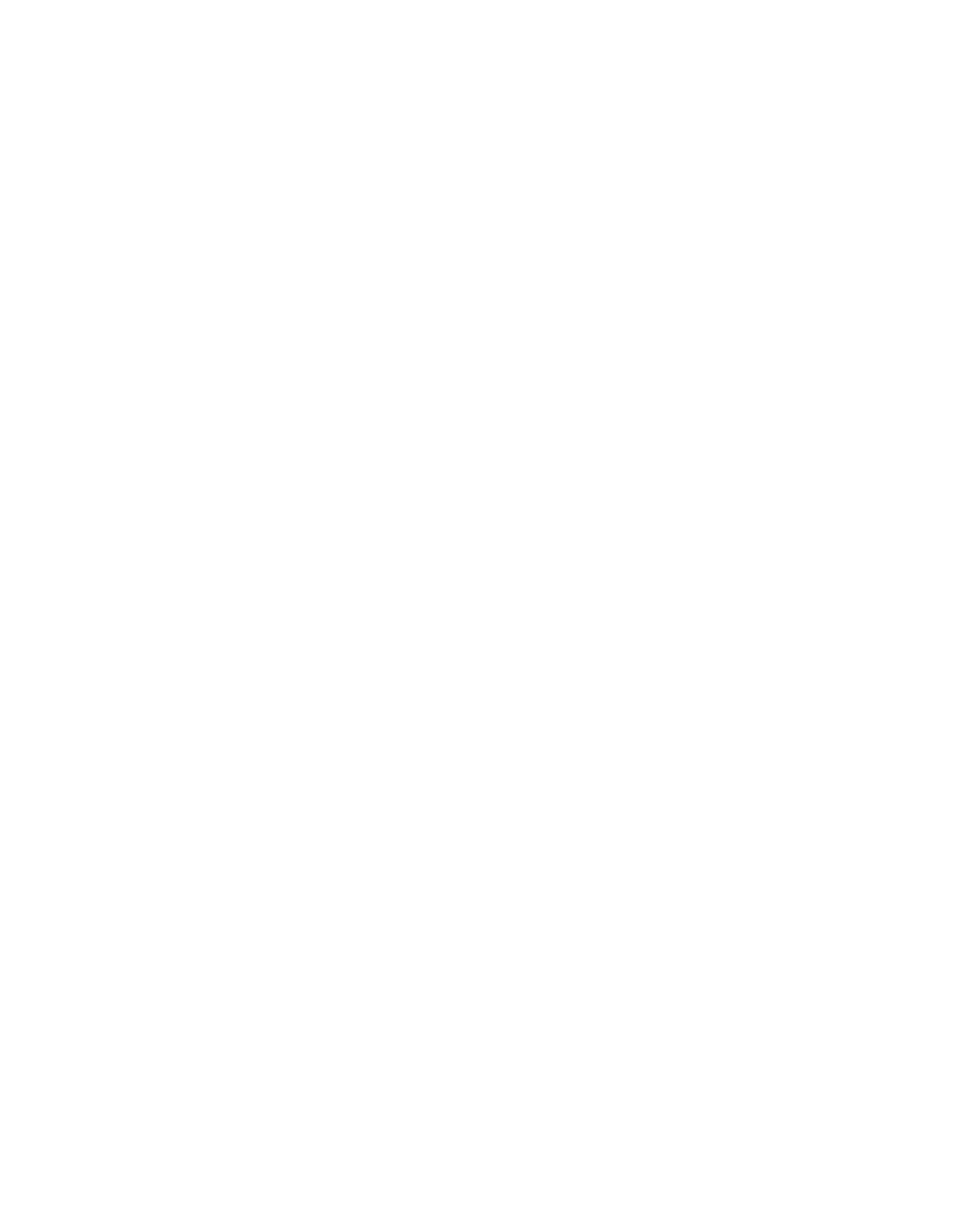#### **1. Introduction and summary**

#### *(a) Introduction*

1.1 On 7 February 2022, the Code Committee of the Takeover Panel (the "**Code Committee**") published a [Public Consultation Paper](https://www.thetakeoverpanel.org.uk/wp-content/uploads/2022/02/PCP-2022-1-Removal-of-restriction-on-anonymous-order-book-dealings.pdf) ("**PCP 2022/1**" or the "**PCP**") which proposed the removal of the restriction on an offeror purchasing shares in the offeree company through an anonymous order book, as set out in **Rule 4.2(b)** (*Restriction on dealings by the offeror and concert parties*) of the [Takeover Code](https://www.thetakeoverpanel.org.uk/the-code/download-code) (the "**Code**").

#### *(b) Summary of proposals*

- 1.2 **Rule 4.2(b)** provides that, during an offer period, an offeror and persons acting in concert with it must not acquire an interest in any securities of the offeree company through any anonymous order book system, or through any other means, unless, in either case, it can be established that the seller, or other party to the transaction in question, is not an exempt principal trader connected with the offeror.
- 1.3 **Section 2** of the PCP proposed that **Rule 4.2(b)** should be deleted on the basis that it is no longer proportionate for the Code to restrict purchases of offeree company shares by an offeror on an anonymous order book.
- 1.4 In addition, it was proposed to make consequential amendments to **Rule 38.2** (*Dealings between offerors and connected exempt principal traders*) and minor and clarificatory amendments to **Rule 4.2(a)**.

#### *(c) Responses to consultation*

- 1.5 The consultation period in relation to PCP 2022/1 ended on 18 March 2022. The three respondents are listed in **Appendix A** and their responses have been published on the Panel's [website.](https://www.thetakeoverpanel.org.uk/consultation) The Code Committee thanks the respondents for their comments.
- 1.6 The respondents supported the proposals.

#### *(d) The Code Committee's conclusions*

1.7 Having considered the responses to the consultation, the Code Committee has adopted the amendments proposed in the PCP.

#### *(e) Code amendments*

1.8 The amendments to the Code which the Code Committee has adopted as a result of the consultation are set out in **Appendix B**. In Appendix B, underlining indicates new text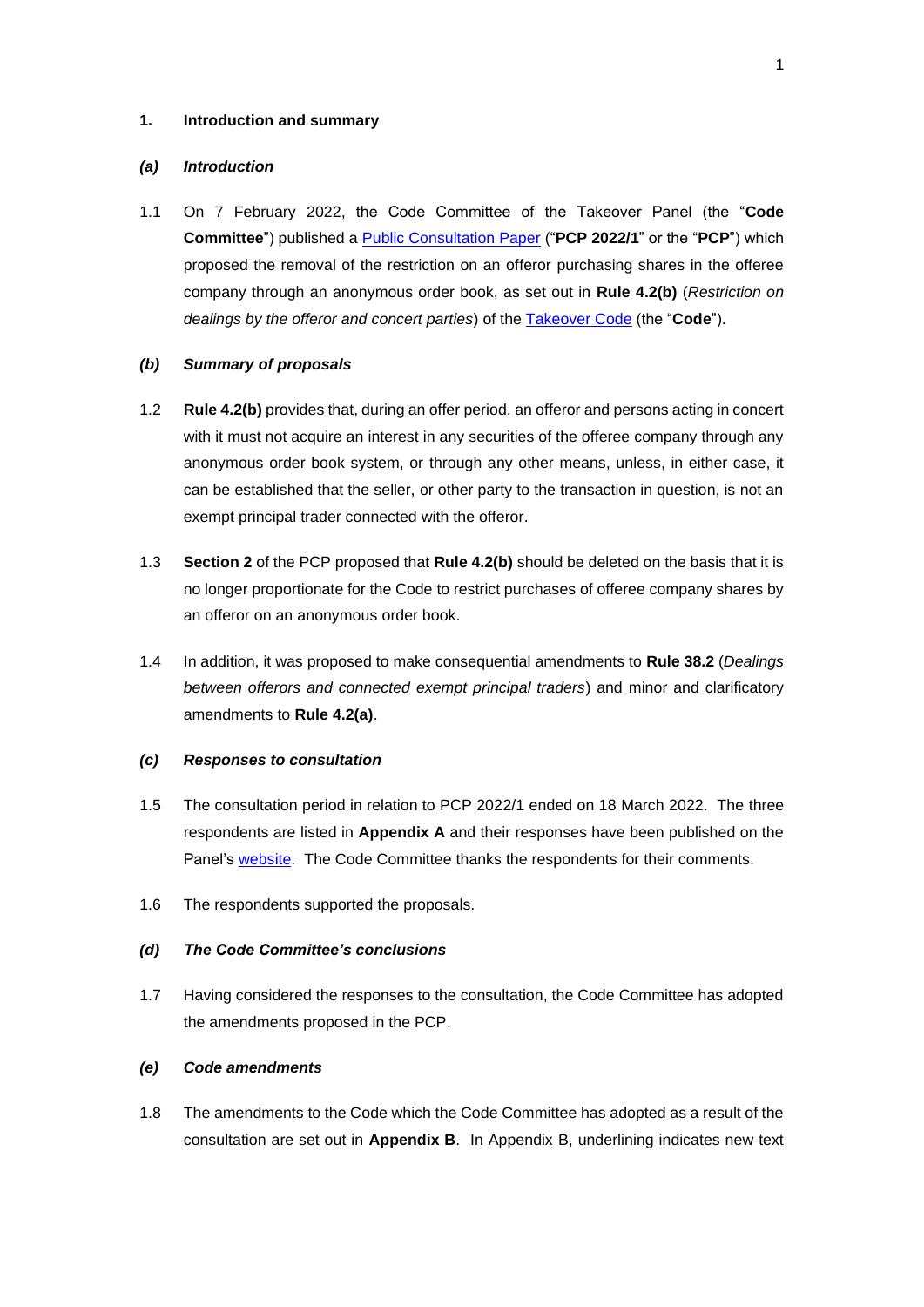and striking-through indicates deleted text, as compared with the current provisions of the Code.

#### *(f) Implementation*

- 1.9 The amendments to the Code set out in this Response Statement will take effect on Monday, 13 June, 2022 (the "**implementation date**").
- 1.10 The Code, as amended, will be applied from the implementation date to all companies and transactions to which it relates, including those on-going transactions which straddle that date, except where to do so would give the amendments retroactive effect.
- 1.11 Where parties have doubts as to the consequences of the amendments to the Code set out in this Response Statement, in particular the impact on any transaction which is in existence or contemplation, they should consult the Panel prior to the implementation date to obtain a ruling or guidance.

### *(g) Practice Statement*

1.12 The Code Committee understands that, when the amendments to the Code set out in this Response Statement come into effect, the Panel Executive intends to publish a Practice Statement in relation to purchases of shares in the offeree company by an offeror during an offer period.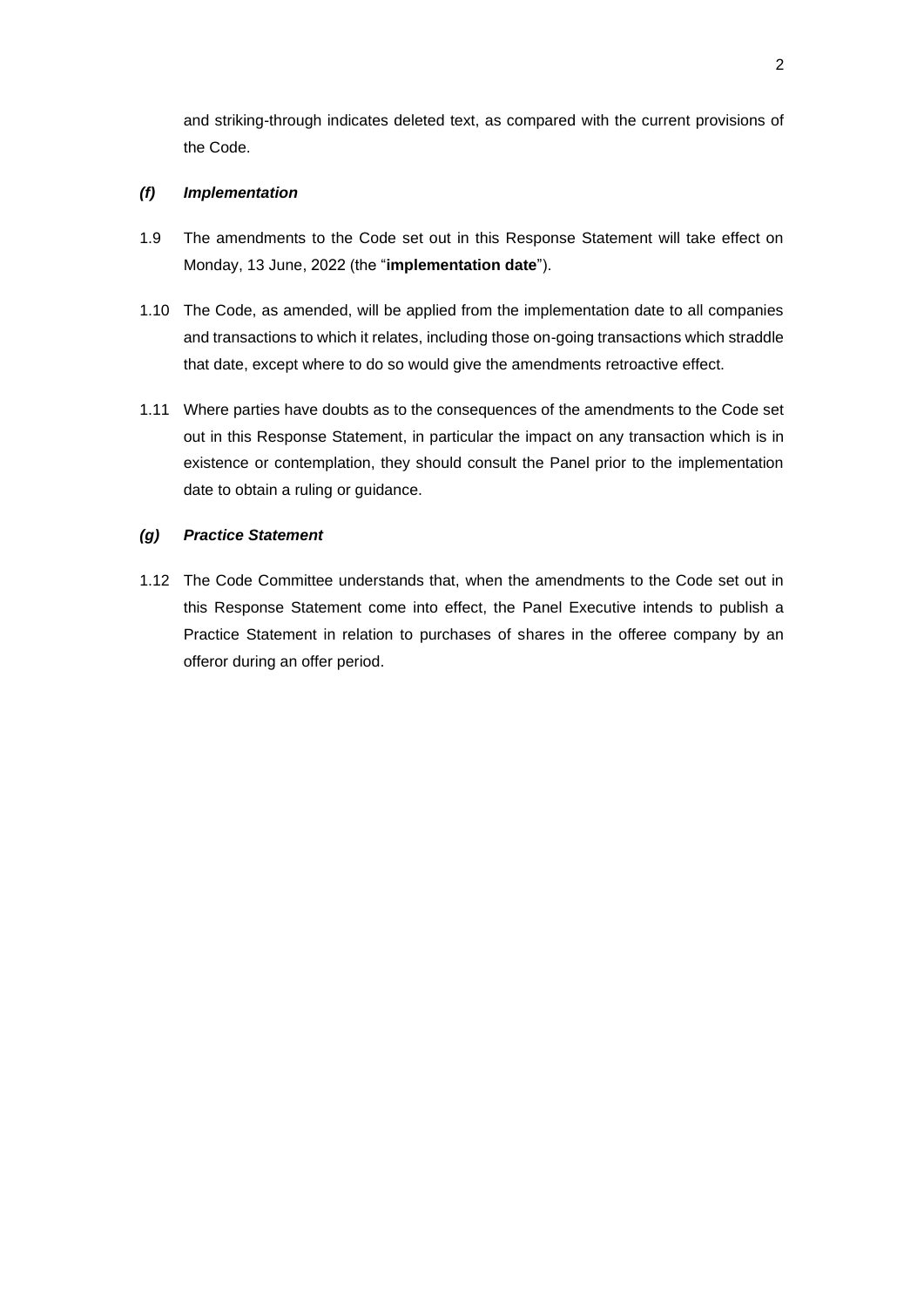#### **2. Removal of restriction on anonymous order book dealings**

#### *(a) Summary of proposals*

- 2.1 **Section 2** of the PCP proposed:
	- (a) the deletion of **Rule 4.2(b)**, so as to remove the restriction on an offeror purchasing shares in the offeree company through an anonymous order book;
	- (b) amendments to **Rule 38.2**, so as to make clear that a dealing through an anonymous order book system would not be in breach of the prohibition on an offeror dealing with a connected exempt principal trader in offeree company shares, provided that neither the offeror nor the principal trader is aware of the identity of its counterparty; and
	- (c) minor and clarificatory amendments to **Rule 4.2(a)**, which would become new **Rules 4.2(a)** to **(d)**.

#### *(b) Respondents' comments*

### **Q Do you have any comments on the proposed deletion of Rule 4.2(b) and the proposed amendments to Rule 38.2 and Rule 4.2(a)?**

2.2 The respondents supported the proposals and did not have any additional comments or suggestions.

#### *(c) Code amendments*

- 2.3 In the light of the above, the Code Committee has:
	- (a) deleted **Rule 4.2(b)**, as proposed in paragraph 2.23 of the PCP;
	- (b) amended **Rule 38.2**, as proposed in paragraph 2.27 of the PCP; and
	- (c) made certain minor and clarificatory amendments to **Rule 4.2(a)**, which has become new **Rules 4.2(a)** to **(d)**, as proposed in paragraph 2.28 of the PCP.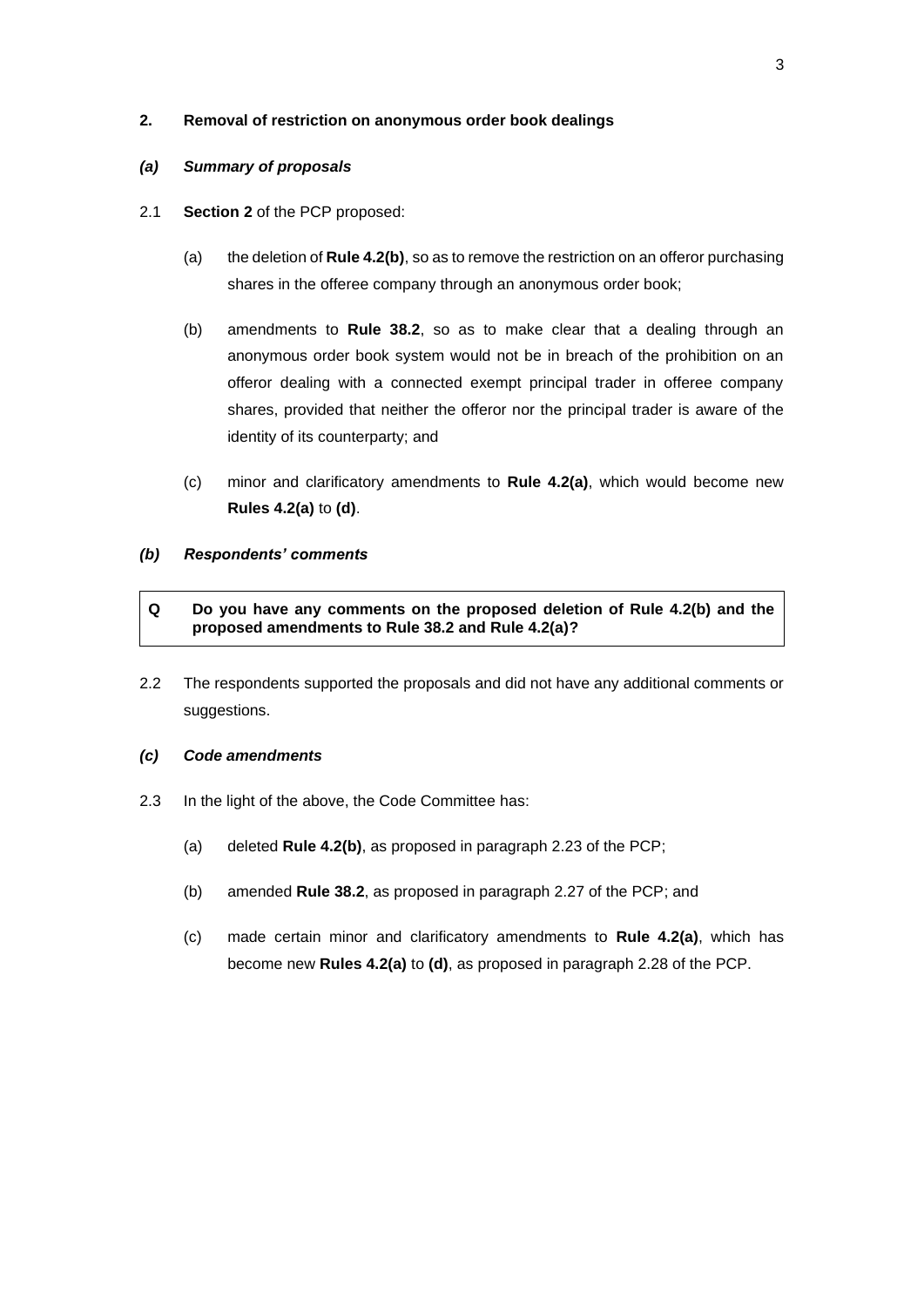# **APPENDIX A**

# **Respondents to PCP 2022/1**

- **1.** Institute of Chartered Accountants in England and Wales
- **2.** Joint Working Party of the Company Law Committees of the City of London Law Society and the Law Society of England and Wales
- **3.** UK Finance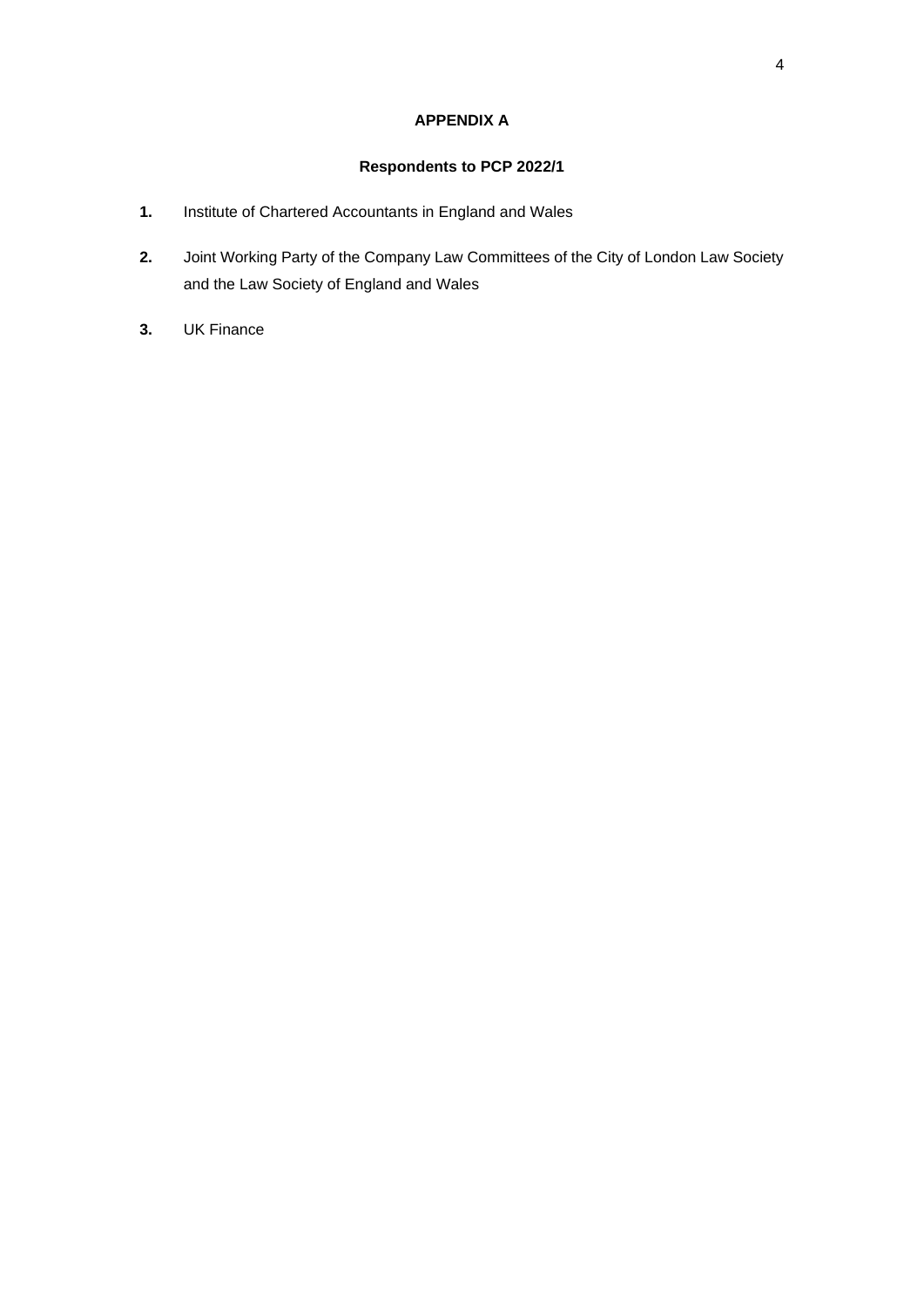#### **APPENDIX B**

#### **Amendments to the Code**

#### **Rule 4.2**

#### **4.2 RESTRICTION ON DEALINGS BY THE AN OFFEROR AND PERSONS ACTING IN CONCERT PARTIES**

**(a) During an offer period, the neither an offeror and nor any persons acting in concert with it must not may sell any securities in the offeree company except with the prior consent of the Panel and following 24 hours public notice that such sales might be made.**

**(b) The Panel will not give consent for sales of securities pursuant to Rule 4.2(a):**

**(i) where the offeror is making a mandatory offer under Rule 9 is being made.; or**

**(ii) Sales at below the value of the a voluntary offer will not be permitted.**

**(c) After there has been Following an announcement that sales may be made, pursuant to Rule 4.2(a):**

**(i) neither the offeror nor any persons acting in concert with it may acquire an interest in any securities of the offeree company; and** 

the offer may not be revised other than only in exceptional **circumstances and only with the prior consent of will the Panel permit the offer to be revised.**

**(d) The Panel should must be consulted whenever the if an offeror or any person acting in concert with it proposes to enter into or close out any type of transaction which may result in securities in the offeree company being sold during the offer period either by that party person or by the counterparty to the transaction.**

**(b) During an offer period, the offeror and persons acting in concert with it must not acquire an interest in any securities of the offeree company through any anonymous order book system, or through any other means, unless, in either case, it can be established that the seller, or other party to the transaction in question, is not an exempt principal trader connected with the offeror.**

**In the case of dealings through an inter-dealer broker or other similar intermediary, "seller" includes the person who has transferred the securities to the intermediary as well as the intermediary itself. (See also Rule 38.2.)**

**Rule 38.2**

#### **38.2 DEALINGS BETWEEN OFFERORS AND CONNECTED EXEMPT PRINCIPAL TRADERS**

**(a) An offeror and any person acting in concert with it must not deal as principal with an exempt principal trader connected with the offeror in relevant securities of**